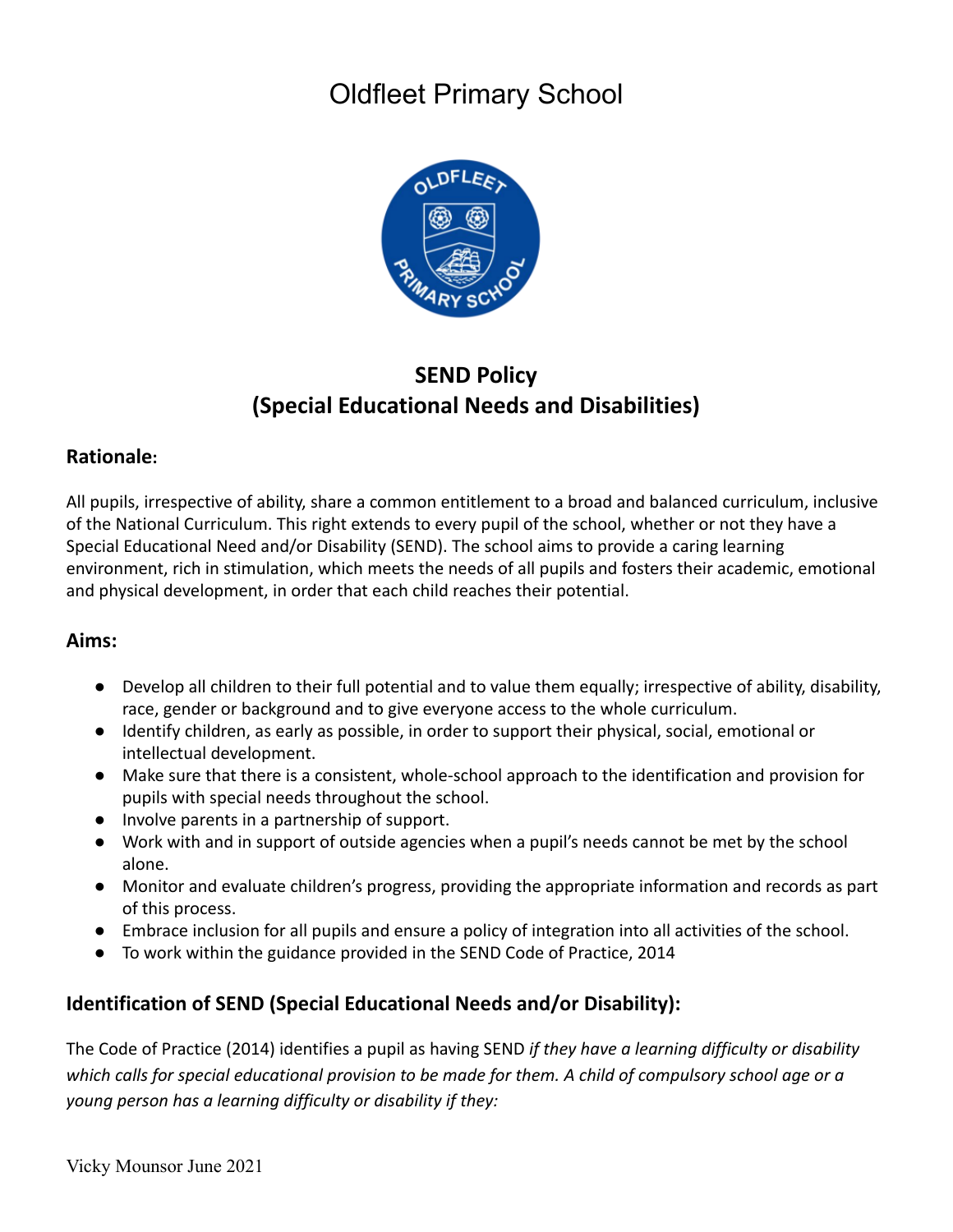*(a) Have a significantly greater difficulty in learning than the majority of others of the same age; or*

*(b) Have a disability which prevents or hinders them from making use of educational facilities of a kind generally provided for others of the same age in mainstream schools or mainstream post-16 institutions.*

The Equality Act 2010 identifies a person as having a disability if *the person has a physical or mental impairment, and the impairment has a substantial and long-term adverse effect on the person's ability to carry out normal day to day activities.*

The Code of Practice (2014) identifies four broad areas of SEND:

- **Communication and interaction:** Children with speech, language and communication needs have difficulty in communicating with others. This may be because they have difficulty saying what they want to, understanding what is being said to them or they do not understand or use social rules of communication.
- **Cognition and learning:** Learning difficulties covers a wide range of needs, including moderate learning difficulties, severe learning difficulties, where children are likely to need support in all areas of the curriculum and associated difficulties with mobility and communication, through to profound and multiple learning difficulties. Specific learning difficulties affect one or more specific aspects of learning. This encompasses a range of conditions such as dyslexia, dyscalculia and dyspraxia.
- **Social, emotional and mental health difficulties:** Children may experience a wide range of social and emotional difficulties which manifest themselves in many ways. These may include becoming withdrawn or isolated, as well as displaying challenging, disruptive or disturbing behaviour. These behaviours may reflect underlying mental health difficulties.
- **Sensory and/or physical needs:** Some children require special educational provision because they have a disability which prevents or hinders them from making use of the educational facilities generally provided. These difficulties can be age related and may fluctuate over time. Many children and young people with vision impairment, hearing impairment or a multi-sensory impairment will require specialist support.

These four broad areas give an overview of the range of needs that need to be planned for. The purpose of identification is to work out what action the school needs to take, not to fit a pupil into a category. At Oldfleet Primary School we identify the needs of pupils by considering the needs of the whole child which will include not just their special educational needs.

Behaviour issues will not be identified as SEND but will, rather, be described as an underlying response to a previously listed need.

Other factors may impact upon progress and attainment in school but are not in themselves a special educational need. However, pupils who fall into these categories will receive the same support and entitlement:

- Disability (the Code of Practice outlines the "reasonable adjustment "duty for all settings and schools provided under current Disability Equality legislation – these alone do not constitute SEN)
- Attendance and Punctuality

Vicky Mounsor June 2021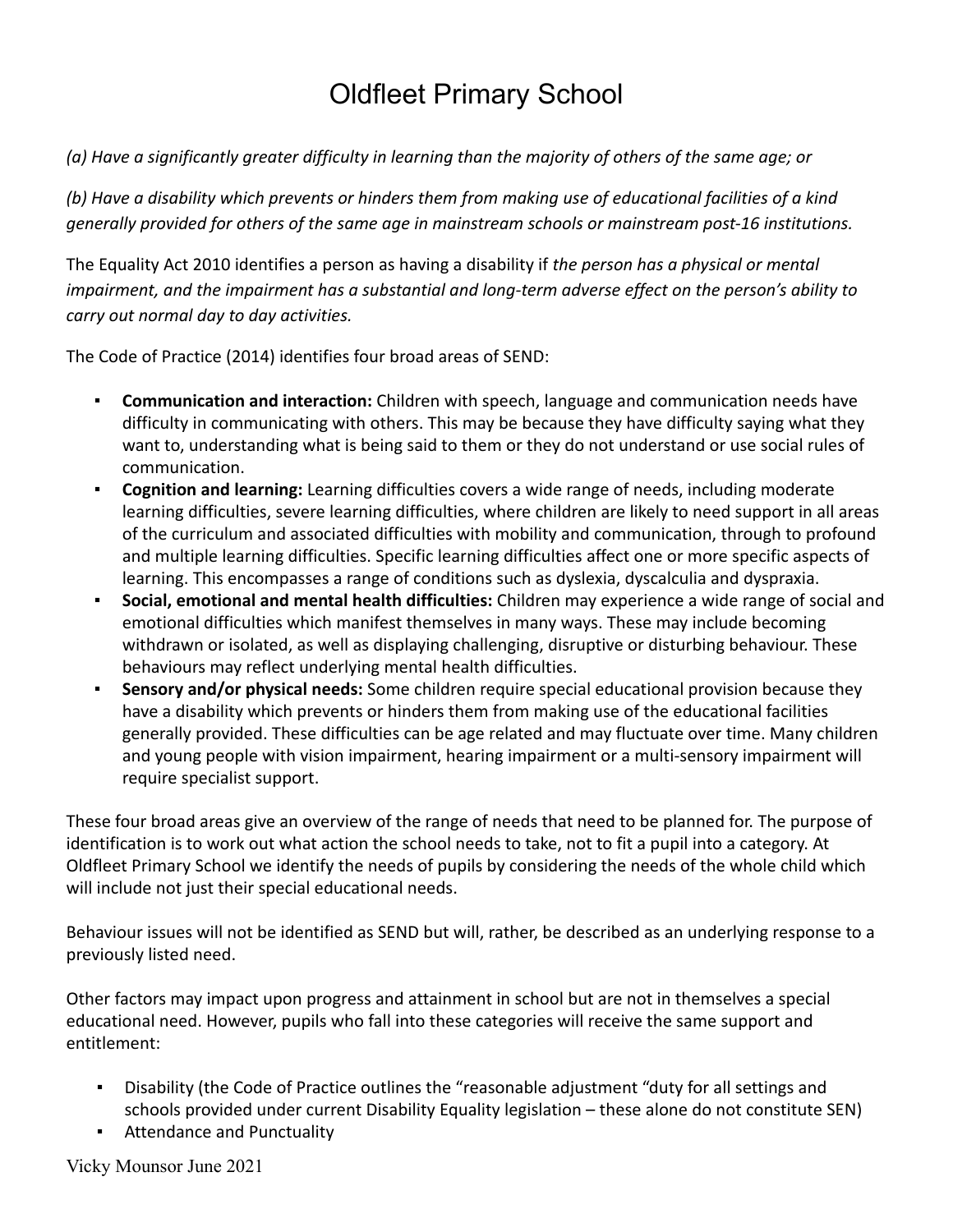- Health and Welfare
- English as an additional language
- Being in receipt of Pupil Premium Grant
- Being a Looked After Child
- Being a child of Serviceman/woman

## **A Graduated Approach to 'SEN Support':**

The arrangements for supporting pupils with SEND follows a graduated approach.

## **High Quality Teaching:**

Teachers are responsible and accountable for the progress and development of the pupils in their class, including where pupils access support from teaching assistants or specialist staff. Most children will have their needs met within class through high quality teaching. Pupil's progress and achievement will be monitored and any pupil not making expected progress will be given further targeted support as part of high quality teaching. The Local Authority 'Provision Guidance' document is used to support teachers in the identification of high quality classroom provision.

The SENCo and Headteacher meet at least termly to analyse pupil assessment, looking at previous progress and attainment and comparisons with peers and national data. Examples of data that are analysed include:

- Pupil Asset data
- Raise online data
- Individual assessments
- In class assessments
- Reading and spelling ages
- QCA and SAT's assessments (optional and end of year Key Stage assessments).

Any pupils who are falling significantly outside of the range of expected academic achievement will be monitored by their class teacher, Headteacher and the SENCo. The child's class teacher will take steps to provide differentiated learning opportunities that will aid the pupil's academic progression and enable the teacher to better understand the provision and teaching style that needs to be applied. Advice and support, with further assessment of the pupil's strengths and weaknesses, problem solving and advising of the implementation of effective provision will be provided by the SENCo. The SENCo may also wish to observe the pupil in class.

The SENCo meets regularly with teachers and Learning Support Assistants to give them the opportunity to discuss any concerns about a pupil. Due to a concern by a parent or teacher, or where a pupil is still not making expected progress despite high quality teaching, an 'Initial Concerns Form' is completed by the teacher with the support of the SENCo to help assess whether or not the child needs to be placed on the SEN register. Any concerns will be discussed with parents informally or during parents' evenings and they are encouraged to share information and knowledge about their child with the school.

Vicky Mounsor June 2021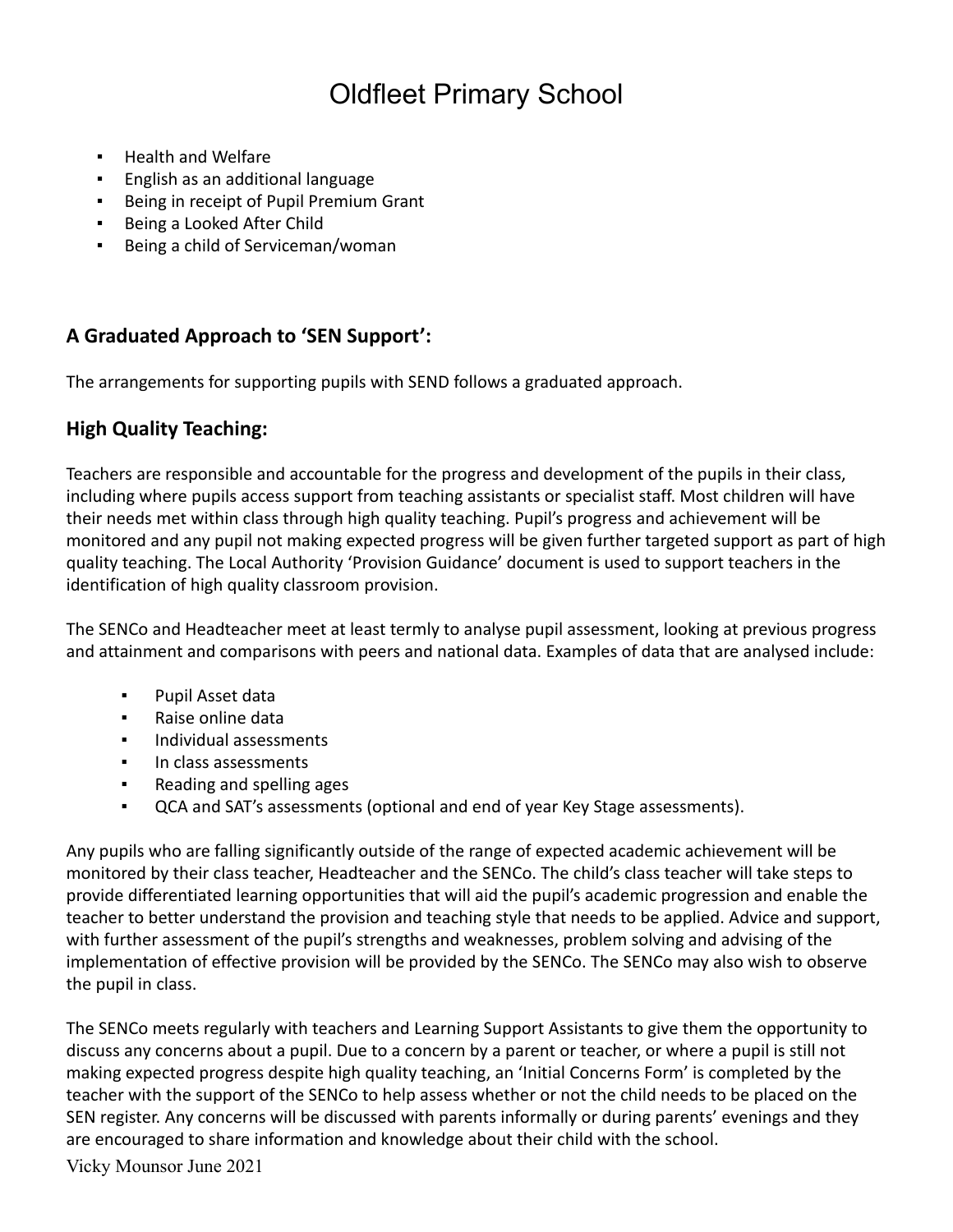In deciding whether or not to make special educational provision, the teacher and SENCo consider all of the information gathered about the pupil's progress, alongside national data and expectations of progress. This includes high quality and accurate formative assessment, using effective tools and early assessment materials.

A pupil that has been identified by school or in partnership with another agency, as requiring provision that is additional to, or different from, that made generally for others of the same age, or is showing a significantly greater difficulty in learning than the majority of others of the same age, will be placed on the SEN register under 'SEN Support.' Parents will be formally advised of this; they are also informed of the provision being made for their child. The aim of formally identifying a pupil with SEN is to help the school ensure that effective provision is put in place and so remove barriers to learning.

### **SEN Support:**

The support provided for pupils on the SEN register consists of a four–part process - **Assess, Plan, Do**, **Review.** This is an ongoing cycle to enable the provision to be refined and revised as the understanding of the needs of the pupil grows. This cycle enables the identification of those interventions which are the most effective in supporting the pupil to achieve good progress and outcomes.

#### **Assess:**

Once a child is placed on the SEN register, a ' profile' will be created by the SENCo through gathering information from the pupil, school staff and parents to establish how best to support the child.

The SENCo uses the Local Authority guidance documentation which helps to provide an evidence-based reference for schools to help assess and meet the needs of children under each area of need as outlined in the Code of Practice. It follows a graduated approach whereby each area of need is divided into three levels of need:

- **High Quality Teaching** This is the foundation of all teaching, assessment and intervention for all pupils.
- **Additional school Intervention and Support** building on high quality teaching where a pupil may need more input and advice may be sought from professionals to support individual assessments and interventions.
- **High Needs** for pupils with more complex or enduring needs, whose effective access to the curriculum and learning require coordinated and highly personalised advice and support.

A number of assessment tools can also be used to further support the assessment of children's needs, for example:

- Dyslexia screening
- Tick lists for ADD, ADHD, Autism
- Visual stress assessment

Vicky Mounsor June 2021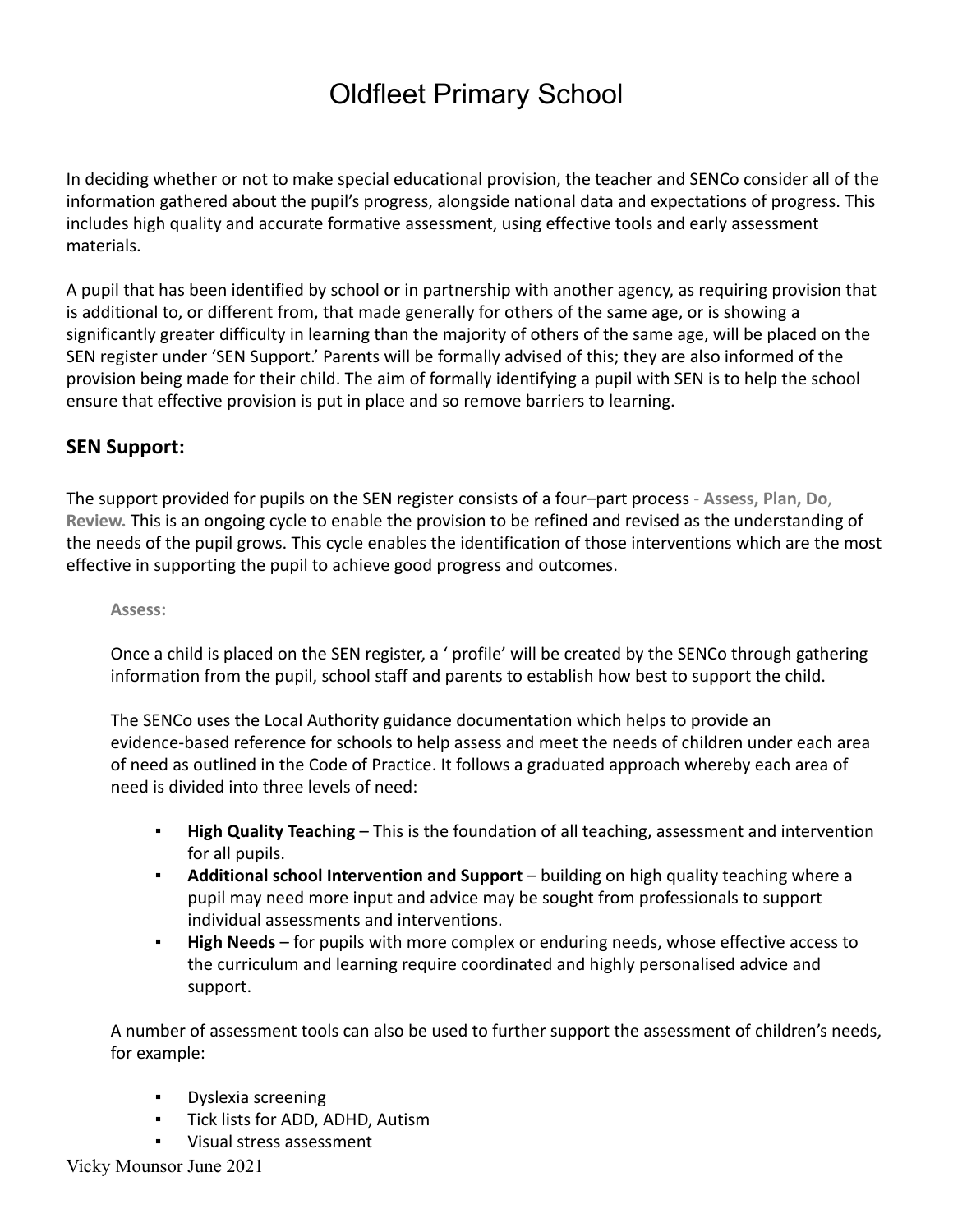▪ RWI Assessments

The SENCo is also used for class and school based observations and an observation pro-forma is completed as a record of any formal observations made.

The SENCo also meets regularly with teachers and Learning Support Assistants to discuss the progress and well-being of children on the SEN register. A termly meeting is also held with the LSAs to discuss any SEN issues, updates, training or resourcing needs.

For higher levels of need we draw on more specialised assessments from external agencies and professionals, including Specialist Teachers, health professionals from Provide (e.g. Occupational Therapists, Physiotherapists, Paediatricians, and Speech and Language therapists), CAMHS, Social care, Educational Psychologists and Counsellors in accordance with their referral criteria. Parents are consulted about any outside agency intervention.

**Plan:**

A termly planning meeting is held, where possible, with the child, their parents, their teacher, their Learning Support Assistant(s) (LSA), the SENCo and where appropriate, any external agencies involved to agree the outcomes, interventions and support that is required and a clear date for review.

An individual plan is then produced by the SENCo to identify SMART targets that will help to meet the desired outcomes and an individual provision map is created to state the provision a child will receive to achieve the outcomes stated in their Plan.

Parents and all those working with the pupil, including support staff will be given a copy of the child's plan so that they are aware of the child's individual needs, the support that is being provided, any particular teaching strategies/approaches that are being employed and the outcomes that are being sought.

#### **Do:**

The class teacher remains responsible for working with the child on a day-to-day basis and for the progress of all pupils in their class, including pupils with SEND. They will retain responsibility even where the interventions may involve group or one-to-one teaching away from the main class teacher. The class teacher holds the responsibility for evidencing progress according to the outcomes described in a child's Plan. They will work closely with LSAs to plan and assess the impact of support and interventions and links with classroom teaching. Support with further assessment of the pupil's strengths and weaknesses, problem solving and advising of the implementation of effective support will be provided by the SENCo.

**Review:**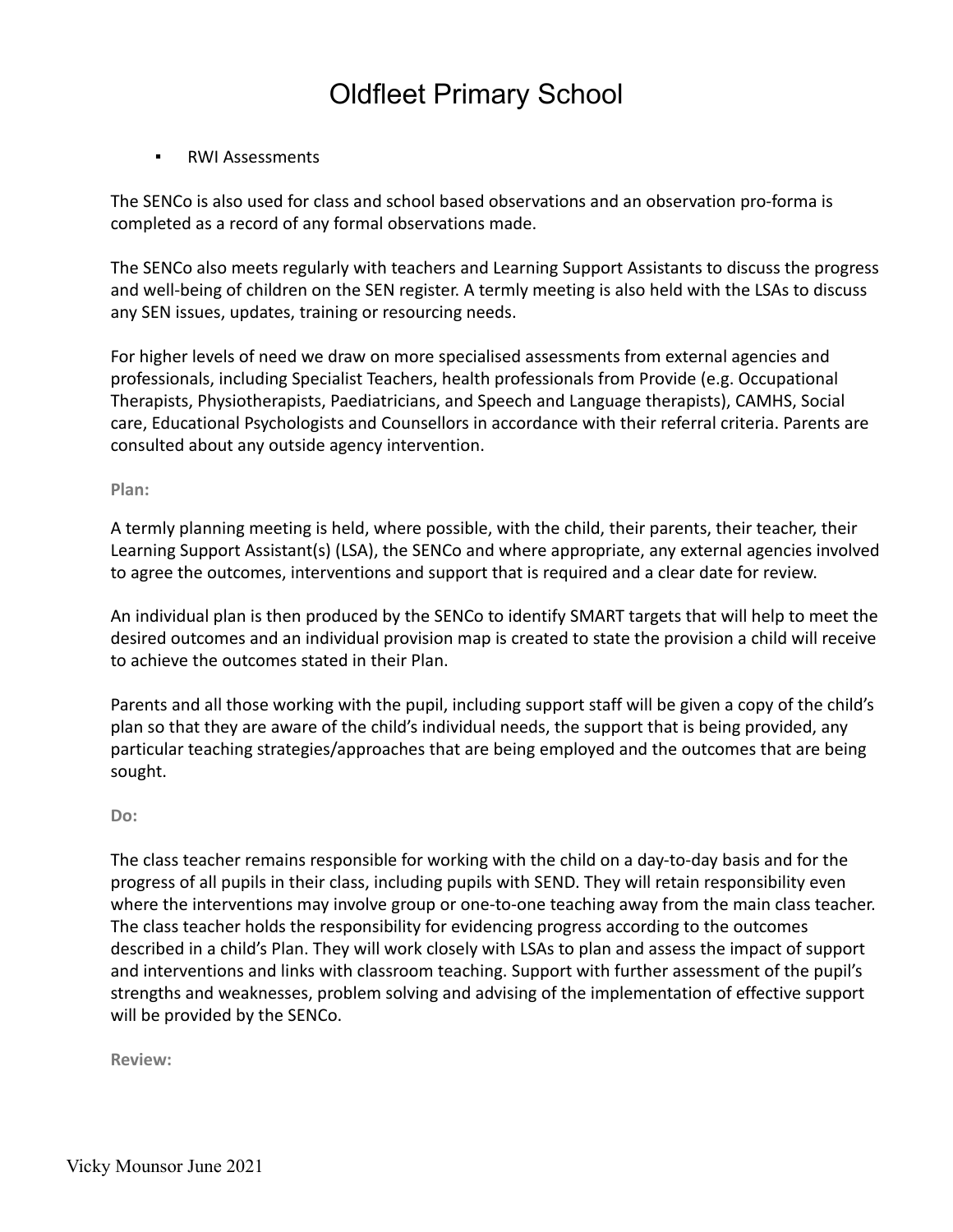Reviews of a child's progress will be made at least termly through a meeting. The review process evaluates the child's progress, looking at the impact and quality of the support and interventions provided so that any modifications to their provision or desired outcomes can be made.

The child's profiles and plans are updated by the SENCo following the meeting using any further information gathered. Any changes to a child's special educational provision as a result of the meeting are updated onto their individual provision map.

## **Referral for an Education, Health and Care Plan (EHCP):**

Some children may require a statutory assessment to support their needs, in line with the Local Authority criteria, this is usually requested by the school but can be requested by a parent. This may result in an Education, Health and Care Plan (EHCP). The decision to make a referral for an EHCP will be taken at a Plan meeting. Information will be gathered relating to the current provision provided, action points that have been taken, and the outcomes of targets set. A decision will be made by a group of people from education, health and social care about whether or not the child is eligible for an EHCP. Parents have the right to appeal against a decision not to initiate a statutory assessment leading to an EHCP.

Once an EHCP has been completed and agreed, it will be kept as part of the pupil's formal record and reviewed at least annually by staff, parents and the pupil at an Annual Review. This enables provision for the pupil to be evaluated and, where appropriate, for changes to be put in place, for example, reducing or increasing levels of support.

### **Criteria for exiting the SEN register:**

When children have completed an intervention, assessment will take place and the effectiveness of the intervention considered. If a pupil has made accelerated progress and they are considered 'on track' against end of year expectations or are working broadly in line with their peers, they will be removed from the SEN register, the exit date is formally recorded on the SEN register. Parents will be informed of this decision. These children will be closely monitored to ensure that progress remains in line with age related expectations.

### **Supporting pupils and families:**

*The Local Authority Local Offer is for* children and young people with SEN and/or disabilities (SEND) and their parents and carers, its aims are to:

- Give information about education, health and care services.
- Give information about leisure activities and support groups.
- Make it easier for young people/parents to find out what they need to know.
- Help families to be less dependent on word of mouth.
- Help families find the nearest and most suitable services.
- Help families to provide feedback about what is needed, raise concerns or make a complaint.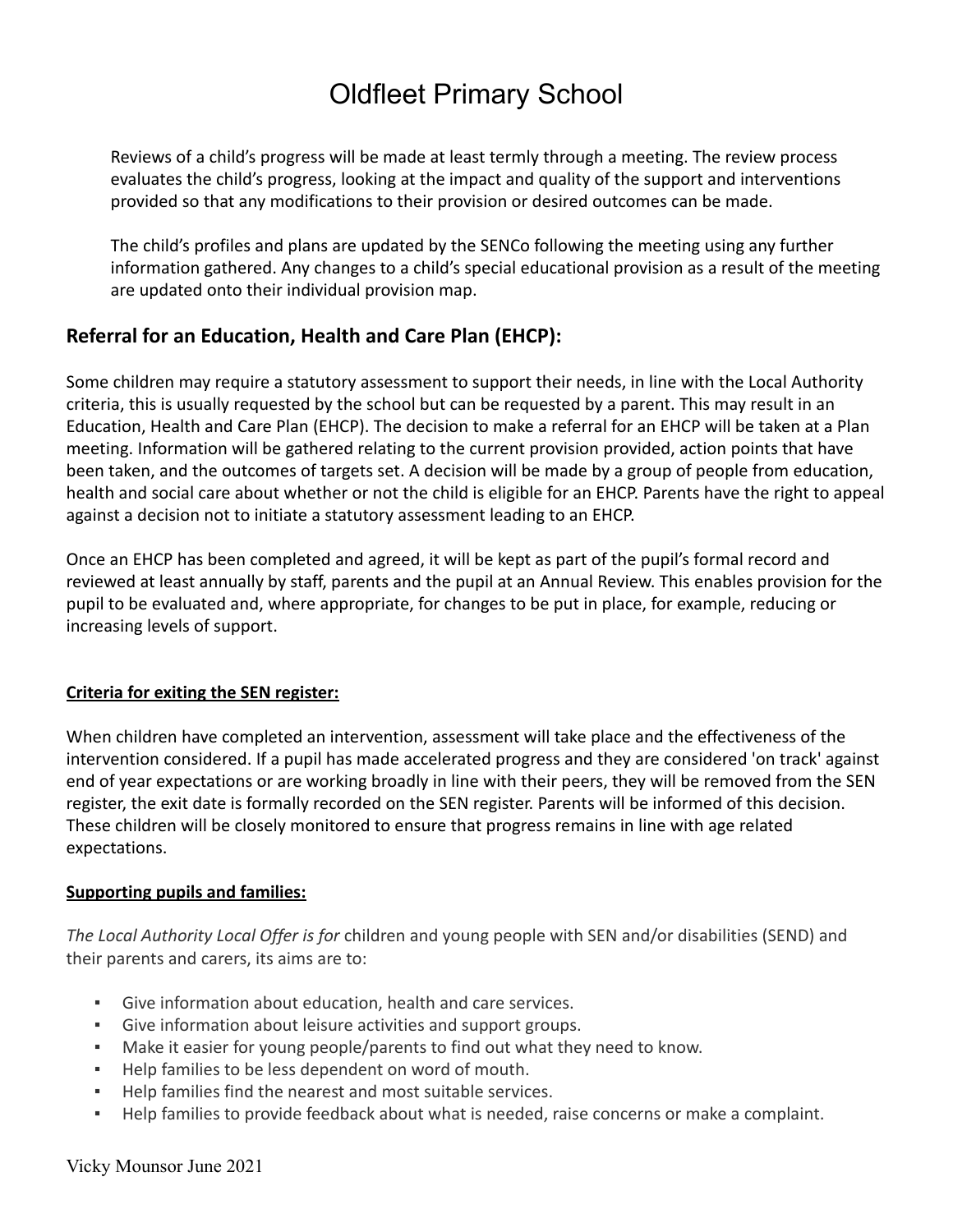The Local Offer can be accessed at: https://hull.mylocaloffer.org

Schools have a statutory requirement to provide a **SEN Information Report,** giving more detailed information (than the Local Offer) about their arrangements for identifying, assessing and making provision for pupils with SEN. This can be found on our school website: https://www.oldfleet.hull.sch.uk/send

## **Admission Arrangements:**

It is the aim of our school to be fully inclusive and no child will be refused admission to the school solely on the grounds of having Special Educational Needs. We also recognise that a request may be received from the Local Authority to support a child with Special Educational Needs through admission to our school.

Our school admission arrangements and our admissions policy can be found on our school website: https://www.oldfleet.hull.sch.uk/admissions

## **Transition arrangements:**

### **Transition plan arrangements for transfer from pre-schools/nursery schools**

- We have strong links with our feeder pre-schools. Staff from our reception class visit feeder schools to discuss and meet with children in their pre-school setting. Where a child already has identified special educational needs, the SENCo will also visit the child in their pre-school setting.
- When transferring from a pre-school, all children who were on the SEN register at pre-school remain on the SEN register at Oldfleet primary School. All provision, programmes and outside agency support in place will continue.
- All children with SEND visit the EYFS classroom on several occasions to familiarise themselves with the staff, school structure, and main sites including toilets, hall, playground etc.
- The SENCo and Reception class staff will attend pre-school TAC meetings prior to a child with SEN attending school if appropriate.
- The SENCo holds liaison meetings with the Reception class teacher and LSAs to transfer information from nursery to school prior to the start of term.

### **Transition plan arrangements for transfer from class to class:**

- Prior to the start of a new academic year, the SENCo will inform teachers and their LSAs about the SEN children in the class and provide them with any information about the child, including their plan and profile.
- Relevant courses will be arranged for the teacher and/or LSA.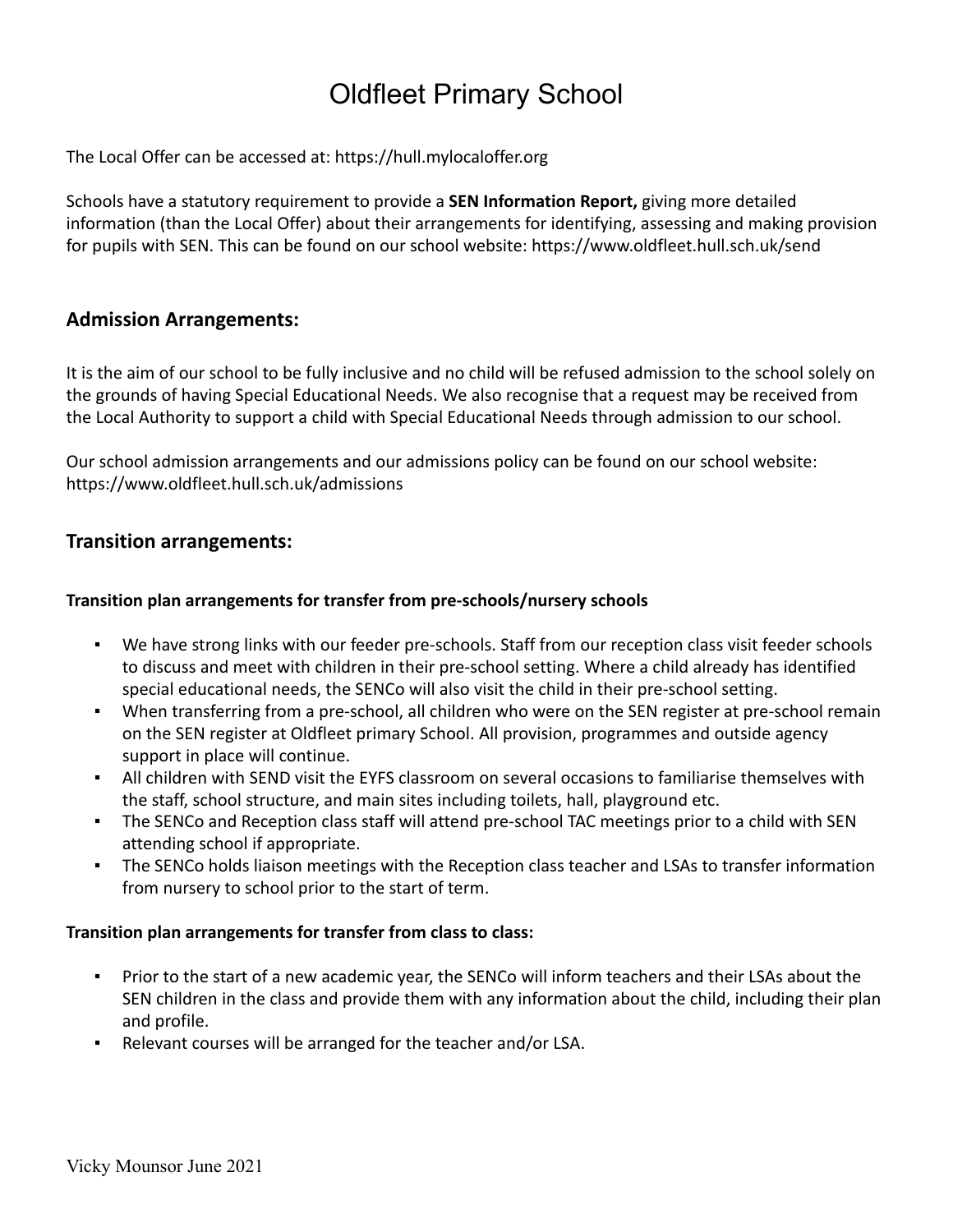### **Transition plan arrangements for transfer from Oldfleet Primary School to another primary school or secondary school:**

- **•** Where children are transferring to Secondary School, the SENCo will contact the SENCo's of each secondary school to transfer SEN information.
- All SEN school records will be passed on to the secondary school or any other school the child may transfer to, regardless if the child has been removed from the register or is borderline to go on to the register in case the transition causes the onset of any problems.
- Parents of children who have a statement or EHCP are invited to discuss transitional provision with the potential secondary school at a Transitional Review Meeting.
- All pupils in Y6 are offered transition visits to their secondary school to ensure a smooth transition.

## **Supporting pupils at school with Medical Conditions:**

The school recognises that pupils at school with medical conditions should be properly supported so that they have full access to education, including school trips and physical education. Some children with medical conditions may be disabled and where this is the case the school will comply with its duties under the Equality Act 2010. Some may also have special educational needs and may have a statement, or Education, Health and Care Plan (EHCP) which brings together health and social care needs, as well as their special educational provision, and the SEND Code of Practice (2014) is followed.

## **Monitoring and Evaluation of SEND:**

The quality of SEND provision is regularly monitored and evaluated to promote an active process of continual review and improvement of provision for all pupils as part of our ongoing school improvement cycle. This is done in a number of ways:

- A Survey of Parent Views is carried out annually.
- **The SENCo meets with the SEN Governor on a termly basis to monitor SEND provision.**
- The views of all stakeholders, parents, young people and staff are sought regularly.

## **Training and Resources:**

SEN is funded by the school budget, the award of a Statement or EHCP, or, in the case of a child with SEND being eligible for free school meals, through Pupil Premium Grants.

The SENCo is a qualified teacher who attends regular up-date meetings and relevant courses run by the Local Authority relating to the needs of pupils within the school. She also attends termly SENCo cluster meetings which are held for West Chelmsford Primary SENCo's covering a range of SEN topics with speakers.

In order to maintain and develop the quality of teaching and provision to respond to the strengths and needs of all pupils, all staff are encouraged to undertake training and development. Staff training is identified through appraisals, action plans and the School Development Plan.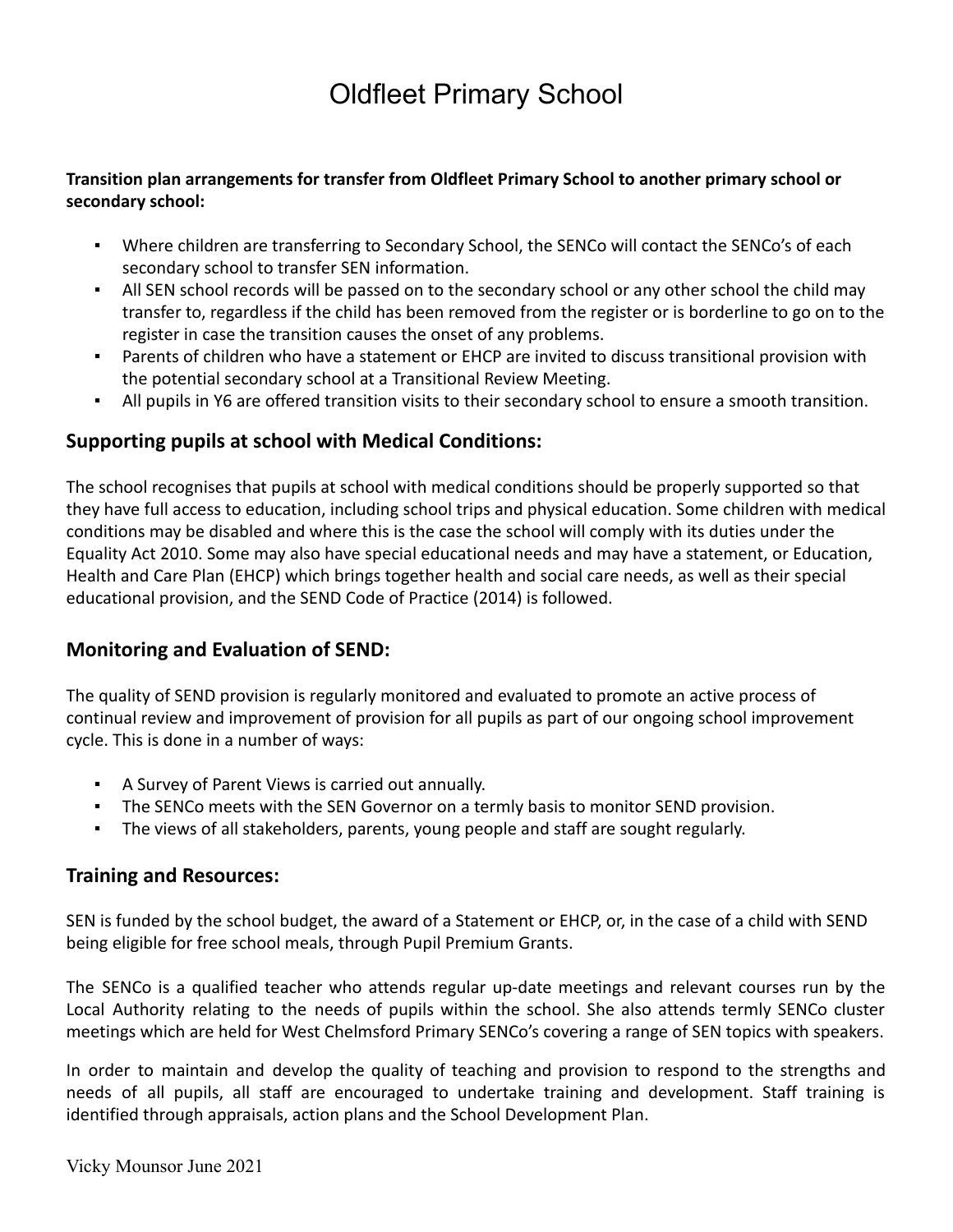Regular opportunity is given to Learning Support Assistants and the SENCo to attend courses on relevant SEN topics and give feedback at meetings run by the SENCo. An up to date list of all the courses teaching and support staff have attended can be obtained from the school office. Training needs are also supported through peer mentoring, modelling, observation, working with outside agencies and staff meetings.

All teachers and support staff undertake induction on taking up a post and this includes a meeting with the SENCo to explain the systems and structures in place around the school's SEND provision and practice and to discuss the needs of individual pupils.

## **Roles and Responsibilities:**

#### **The key responsibilities of the SENCo include:**

- Overseeing the day-to-day operation of the school's SEND policy
- Monitoring pupil assessment data with the Head teacher at least termly.
- Reporting regularly to the head teacher about SEND provision and issues.
- Co-ordinating provision for children with special educational needs.
- Liaising with and advising fellow teachers and LSAs.
- Overseeing the records of all children with special educational needs.
- Liaising with parents of children with special educational needs.
- Contributing to the in-service training of staff.
- Liaising with external agencies including the LEA's support staff and educational psychology services, health and social services and voluntary bodies.
- Chairing Annual Review meetings and Plan Meetings.
- Attending courses to keep skills and knowledge up to date.
- Planning interventions to be used in school.
- Writing and updating the SEND policy annually.
- Writing and updating the SEND action plan as needed.
- Writing and updating the SEND Information Report as needed.

#### *The role of the governing body:*

The SEN Governor ensures that all Governors are aware of the school's SEND provision, including the deployment of funding, equipment and personnel.

In particular, the governing body has a legal duty to:

- Do its best to ensure that all pupils with special educational needs and/or disabilities are appropriately catered for and that they have the opportunity to participate as fully as possible in all aspects of school life.
- Ensure that parents are notified of a decision by the school that their child has special educational needs.
- **E** Establish a SEND policy which is publicly available and can be easily understood by parents; and review that policy on a regular basis.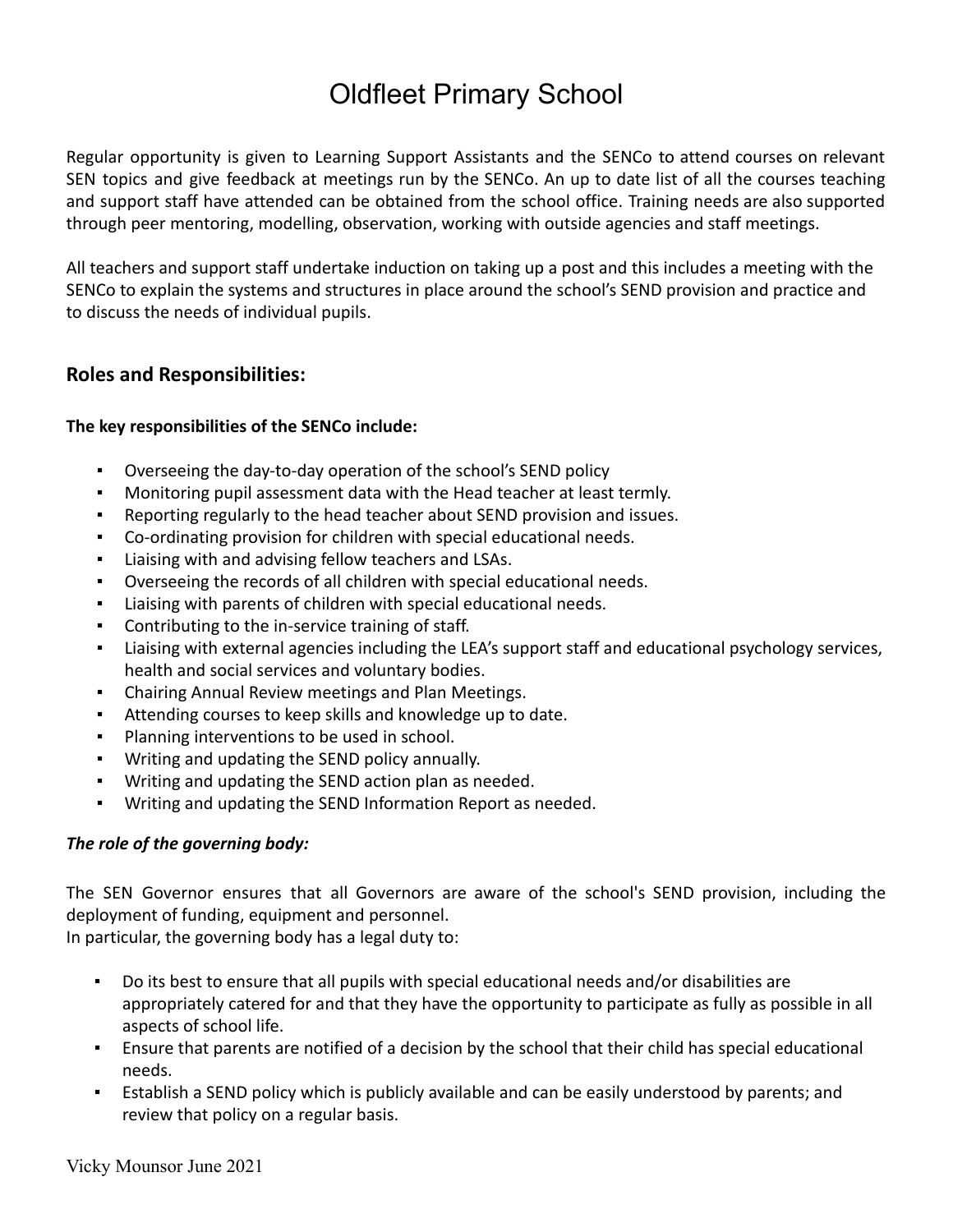- Report on how the school's SEND policy is being implemented and how resources are allocated in the governing body's Annual Report to Parents.
- Ensure that the SEND Code of Practice is followed.
- Meet the SENCo on a termly basis to gain information about the provision made for pupils with SEND and to monitor the implementation of the SEND policy and report back to the governing body on a regular basis.
- Observe at first-hand what happens in school both inside and outside the classroom to ensure that pupils with SEND are actively involved in all aspects of school life.
- Take opportunities to meet and talk with parents of children with SEND.
- Keep informed about developments in the area of special educational needs, nationally, locally and within the school.

### **The Key responsibilities of the Headteacher include:**

- Involvement with parents as partners in the learning process.
- Liaising regularly with the SENCo.
- Liaising with the LA with respect to policy and enactment.
- Ensuring that the SEND Policy is implemented as described.
- Involvement in how children with SEND are integrated within school as a whole.
- **•** Ensuring that the legal requirements of current legislation are met within the school.
- Keep the Governing Body well informed about SEND within the school.
- Ensure that the school has clear and flexible strategies for working with parents, and that these strategies encourage involvement in their child's education.
- **Ensure the SENCo receives training and induction in their role, including training in managing other** colleagues and working with support staff and keeping their skills and knowledge up to date.
- Give the SENCo sufficient resources of money, time, space and administrative back-up to fulfil the role to reflect the responsibilities included.
- Give sufficient non-contact time appropriate to the numbers of children and young people with special educational needs within the school.
- Dealing with queries or complaints from parents.

#### **Other roles and responsibilities:**

The **Learning Support Assistants (LSAs)** work under the guidance of the Class Teacher, SENCo and external agencies to support the education of pupils who need particular help to overcome barriers to learning.

The designated teacher with responsibility for **safeguarding** is Vicky Mounsor.

The member of staff responsible for managing the schools' responsibility for **supporting pupils with medical conditions** is the Headteacher.

The member of staff responsible for managing the **Pupil Premium Grant (PPG)/Funding for Looked After Children (LAC)** is the Headteacher.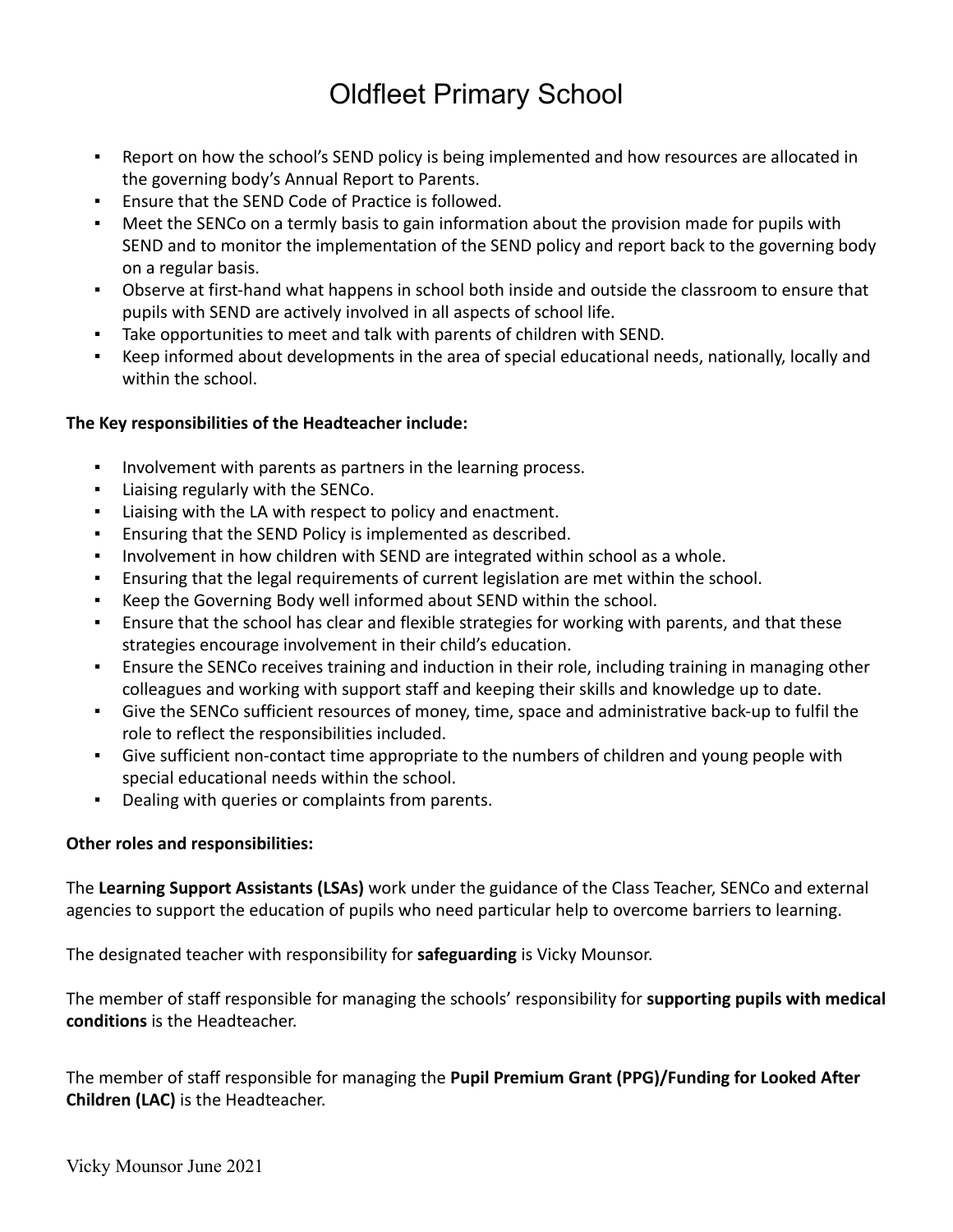## **Storing and Managing Information:**

All confidential files relating to the Special Educational Needs of individuals are kept in a locked filing cabinet in the SENCo's office or electronically, on a secure part of the school server. Day to day formative and summative assessment information is kept by the class teacher. Documents are stored until a child changes school; all information is passed on to next providers when children move to another school.

### **Accessibility:**

The school's Accessibility Plan is available in school and is updated yearly. Pupil's needs are constantly reviewed and actions are carried through, the school constantly reviews accessibility issues which affect learning, modifying learning areas, purchasing specialised equipment and involving experts in their field.

School increases and promotes access for disabled pupils to the school curriculum and the wider curriculum including after-school clubs and school visits. This is achieved by:

- Purchase of ICT software
- More LSA hours for classes when necessary
- After school clubs open for all
- Opportunities for all children to take part in school activities, visits and extra-curricular activities with appropriate support when needed
- Resources to support teaching and learning
- Use of visual timetables
- Use of pictures to help children make choices when needed
- Coloured overlays for reading white paged books when needed
- Having a disabled toilet
- Having ramps at exits

#### **Dealing with Complaints:**

At Oldfleet Primary School we encourage parents to get in touch if they have concerns about their child's learning. However, if they are unhappy with the special educational provision that their child is receiving:

- Their first approach is to the class teacher either through a Home/School book, by letter or telephoning the school office to make an appointment.
- If parents are still unhappy, the next step is to talk to the SENCo by arranging an appointment through the school office or e-mailing her directly mounsorv@thrivetrust.uk.
- If necessary, the next step is to approach the Head Teacher, in person, by letter or telephone. It is the Head's job to hold his staff to account if things are not right, or to explain why the school is unable to meet a request. No problem that the school is ignorant of will be able to be resolved, we encourage parents to share concerns early so that they do not become a problem.
- The school's Governors are the next stage in trying to resolve a complaint. The **named Governor for SEND** is Chris Storr and all concerns should be put in writing and delivered to the school office for her consideration.